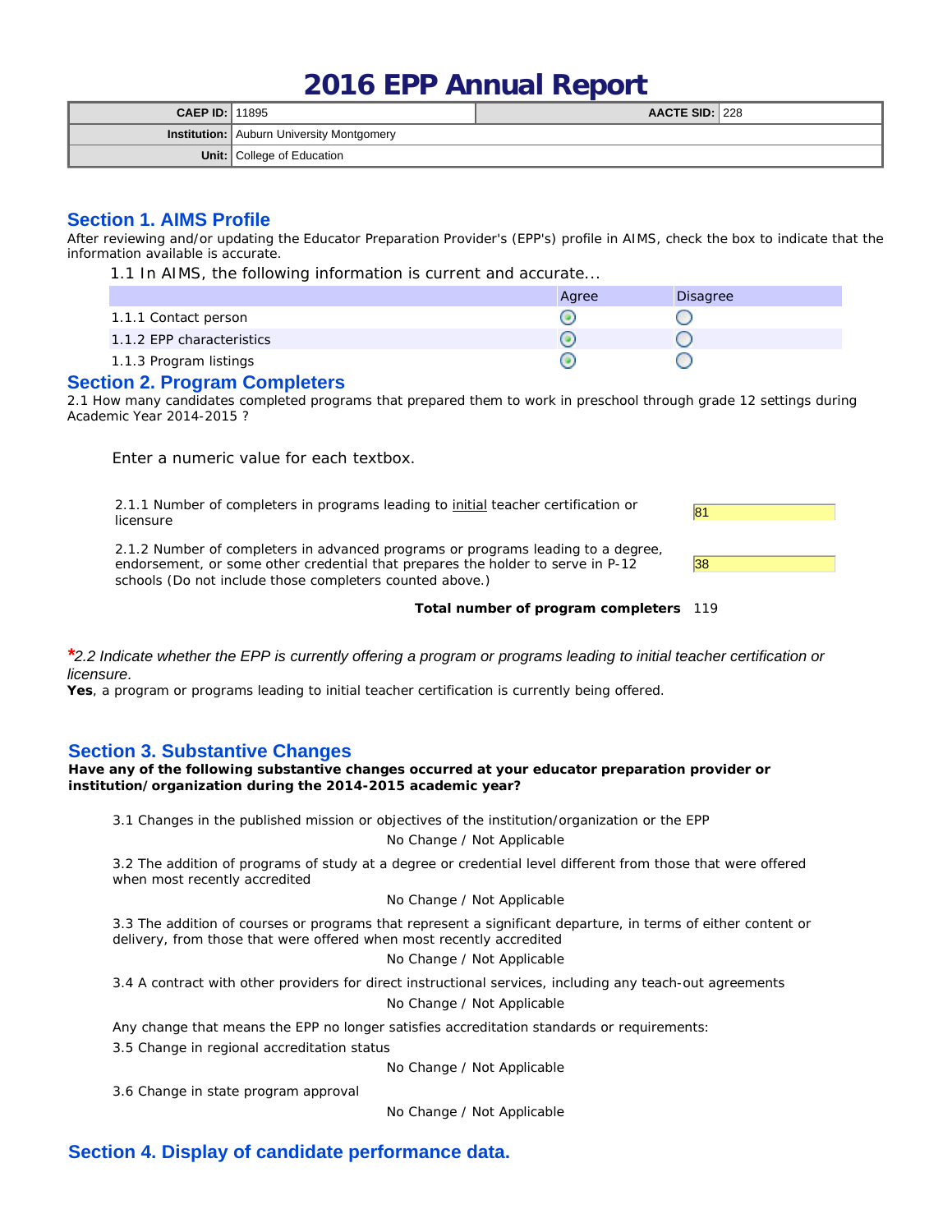*Provide a link that demonstrates candidate performance data are public-friendly and prominently displayed on the school, college, or department of education homepage.*

Candidate Performance Data; Survey Data; Title II Reports, etc.: http://www.education.aum.edu/about/candidate\_performance\_data

Noel-Levitz; Graduation Survey Data; AUM Data: http://www.aum.edu/academics/institutional-effectiveness

## **Section 6. Areas for Improvement, Weaknesses, and/or Stipulations**

Summarize EPP activities and the outcomes of those activities as they relate to correcting the areas cited in the last Accreditation Action/Decision Report.

**Areas for Improvement related to Standard 2 cited as a result of the last NCATE review:**

**1. The unit does not ensure consistent involvement of stakeholders in the evaluation of assessments. (ITP) (ADV)**

In the 2015 EPP Annual Report, AUM reported that the assessments had not been revised since the State regulations were in the process of being revised. On August 13, 2015, the Alabama State Board of Education voted to adopt the 2015 Educator Preparation Chapter of the Alabama Administrative Code. On March 10, 2016, the 2015 Educator Preparation Chapter of the Alabama Administrative Code was approved at the ALSBE meeting. In the new Administrative Code, the Alabama State Department of Education aligned many of the standards with those of CAEP and entered a partnership agreement with CAEP. A transition timeline has been established for AUM to move to the new State Department/CAEP standards for our next review in 2020. Until then, all assessments are currently being collected and the data reported to the appropriate stakeholders. All program areas have been asked to identify advisory committees specific to their program areas and other stakeholders to include in the revision of the assessment system. Our assessment system will be revised to meet the new standards and involvement in the evaluation of our assessments will include COE stakeholders. Furthermore, every five years AUM convenes a large group of K-12 teachers and administrators from school systems, as well as Arts and Science faculty members to participate in our continuous improvement planning . This meeting is scheduled to take place no later than February 2017.

## **Section 7. Accreditation Pathway**

**Continuous Improvement.** *Summarize progress toward target level performance on the standard(s) selected.*

All areas of Standard III for advanced programs were selected to progress toward the target level.

Progress on target goals is as follows:

Goal 1: Interaction with families and school community will increase for all candidates in the COE through community and service learning projects collaboratively planned and implemented by peers.

College of Education candidates are working on Service Learning hours associated with their program area courses. For example, the 20 hour service learning project for Special Education candidates is completed in ESPE 4913: Practicum II. Special Education candidates design and implement a service learning project in their practicum placement. Completion and success of the project is evaluated and tracked by the professor of the course via the course assignment in LiveText. As we transition to the new CAEP and ALSDE standards, plans to add a Service Learning tab in candidate portfolios in Livetext has been discussed.

Goal 2: Design an accurate, simple, and easy-to-use system to track field experiences and clinical practice of candidates. In the 2015 EPP Annual Report, AUM reported that a system to track racial/ethnic/socio-economic diversity and the types of experiences for different programs across the COE had been established and allows effective data analysis of individuals and groups. This tracking system was created in Qualtrics and is still in use.

Goal 3: Field experiences in all programs will be designed to provide more modeling by clinical faculty members and more opportunities for candidates to learn through doing.

Each area with field experiences (at least two courses per program area) continues to partner with P-12 institutions. These partnerships continue to allow AUM teacher candidates to go into schools with their instructors, teach lessons of their own design, and critique their classmates during the field experience. Teacher candidates continue to work with exemplary classroom teachers and clinical instructors in designing lessons, determining best methods of teaching, and managing the classroom.

Goal 4: Candidates will work collaboratively with other candidates and clinical faculty to critique and reflect on each other's practice and their effects on student learning with the goal of improving practice.

The Goal 4 Committee has reviewed current program plans and made changes to accurately identify the courses that implement Goal 4. Thus, Goal 4 continues to be implemented in at least two courses per program of study.

Goal 5: The COE will develop stronger collaborative relationships with P-12 schools by participating in professional development and instructional programs with each other. Furthermore, the unit and school partners will integrate more resources to increase learning of candidates and P-12 students.

As stated in the last EPP Annual Report, Goal 5 has been completed. The College of Education continues to develop collaborative relationships with P-12 schools.

Goal 6: Candidates in all advanced programs will participate in field experiences that require them to critique and synthesize education theory related to classroom practice based on their own applied research.

As of Spring 2016, all advanced candidates take at least one course in their program area that provides a field experience incorporating education theory and applied research. All programs have maintained achievement of Goal 6.